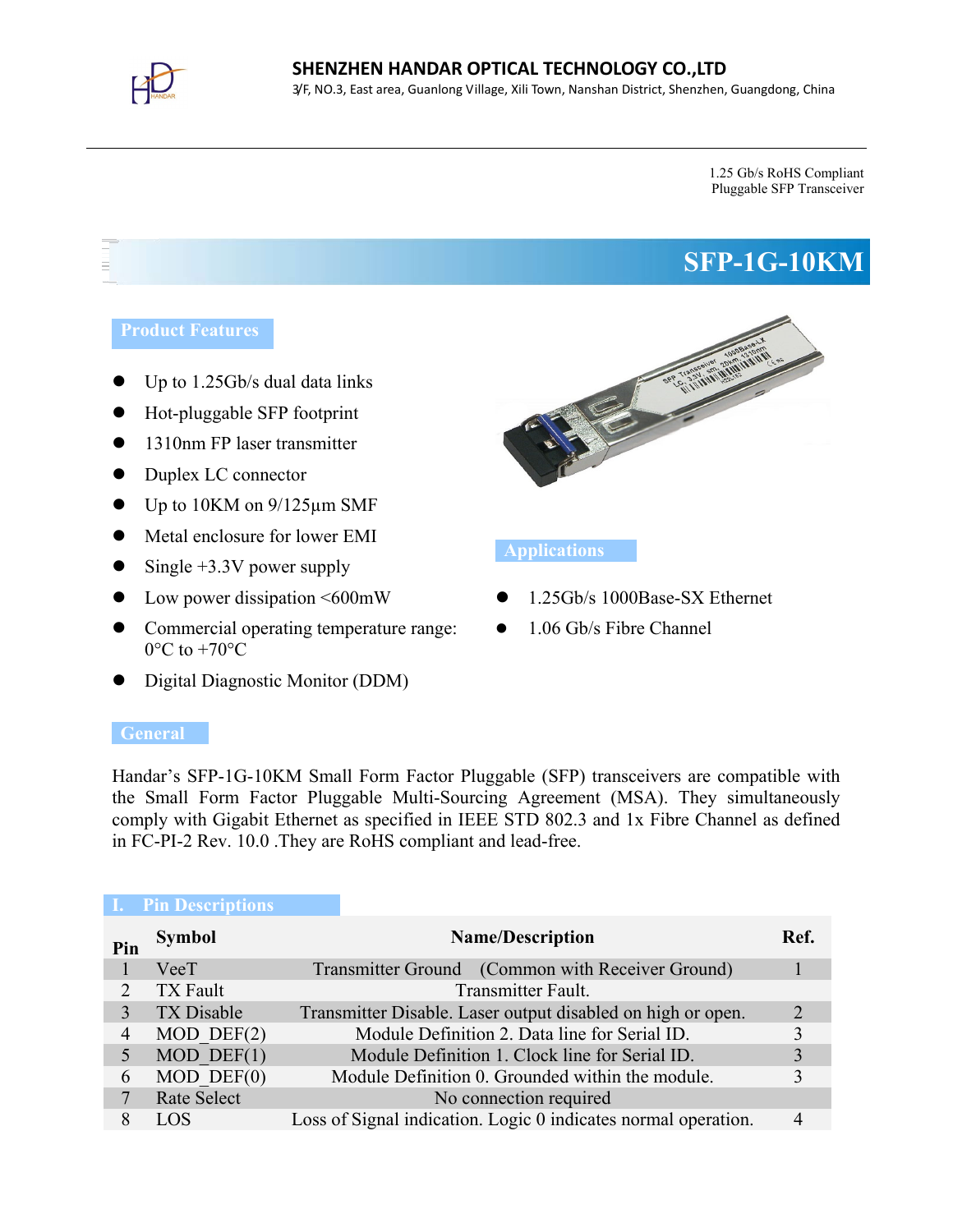

3/F, NO.3, East area, Guanlong Village, Xili Town, Nanshan District, Shenzhen, Guangdong, China

|     | VeeR        | Receiver Ground (Common with Transmitter Ground) |  |
|-----|-------------|--------------------------------------------------|--|
| 10  | VeeR        | Receiver Ground (Common with Transmitter Ground) |  |
| 11  | VeeR        | Receiver Ground (Common with Transmitter Ground) |  |
| 12. | RD-         | Receiver Inverted DATA out. AC Coupled           |  |
| 13  | $RD+$       | Receiver Non-inverted DATA out. AC Coupled       |  |
| 14  | VeeR        | Receiver Ground (Common with Transmitter Ground) |  |
| 15  | <b>VccR</b> | Receiver Power Supply                            |  |
| 16  | VccT        | <b>Transmitter Power Supply</b>                  |  |
| 17  | VeeT        | Transmitter Ground (Common with Receiver Ground) |  |
| 18  | $TD+$       | Transmitter Non-Inverted DATA in. AC Coupled.    |  |
| 19  | TD-         | Transmitter Inverted DATA in. AC Coupled.        |  |
|     | VeeT        | Transmitter Ground (Common with Receiver Ground) |  |

#### Notes:

- 1. Circuit ground is internally isolated from chassis ground.
- 2. Laser output disabled on TX Disable >2.0V or open, enabled on TX Disable<0.8V.
- 3. Should be pulled up with 4.7k 10kohms on host board to a voltage between 2.0V and 3.6V. MOD DEF(0) pulls line low to indicate module is plugged in.
- 4. LOS is LVTTL output. Should be pulled up with 4.7k 10kohms on host board to a voltage between 2.0V and 3.6V. Logic 0 indicates normal operation; logic 1 indicates loss of signal.



# **Pinout of Connector Block on Host Board**

| <b>II.</b> Absolute Maximum Ratings |               |        |     |            |                 |      |
|-------------------------------------|---------------|--------|-----|------------|-----------------|------|
| <b>Parameter</b>                    | <b>Symbol</b> | Min    | Typ | <b>Max</b> | Unit            | Ref. |
| Maximum Supply Voltage              | Vcc           | $-0.5$ |     | $+4.0$     |                 |      |
| <b>Storage Temperature</b>          | <b>TS</b>     | $-40$  |     | $+100$     | $\circ$ C       |      |
| <b>Case Operating Temperature</b>   | TOP           |        |     | $+70$      | $\rm ^{\circ}C$ |      |
| <b>Relative Humidity</b>            | R H           |        |     |            | $\frac{0}{0}$   |      |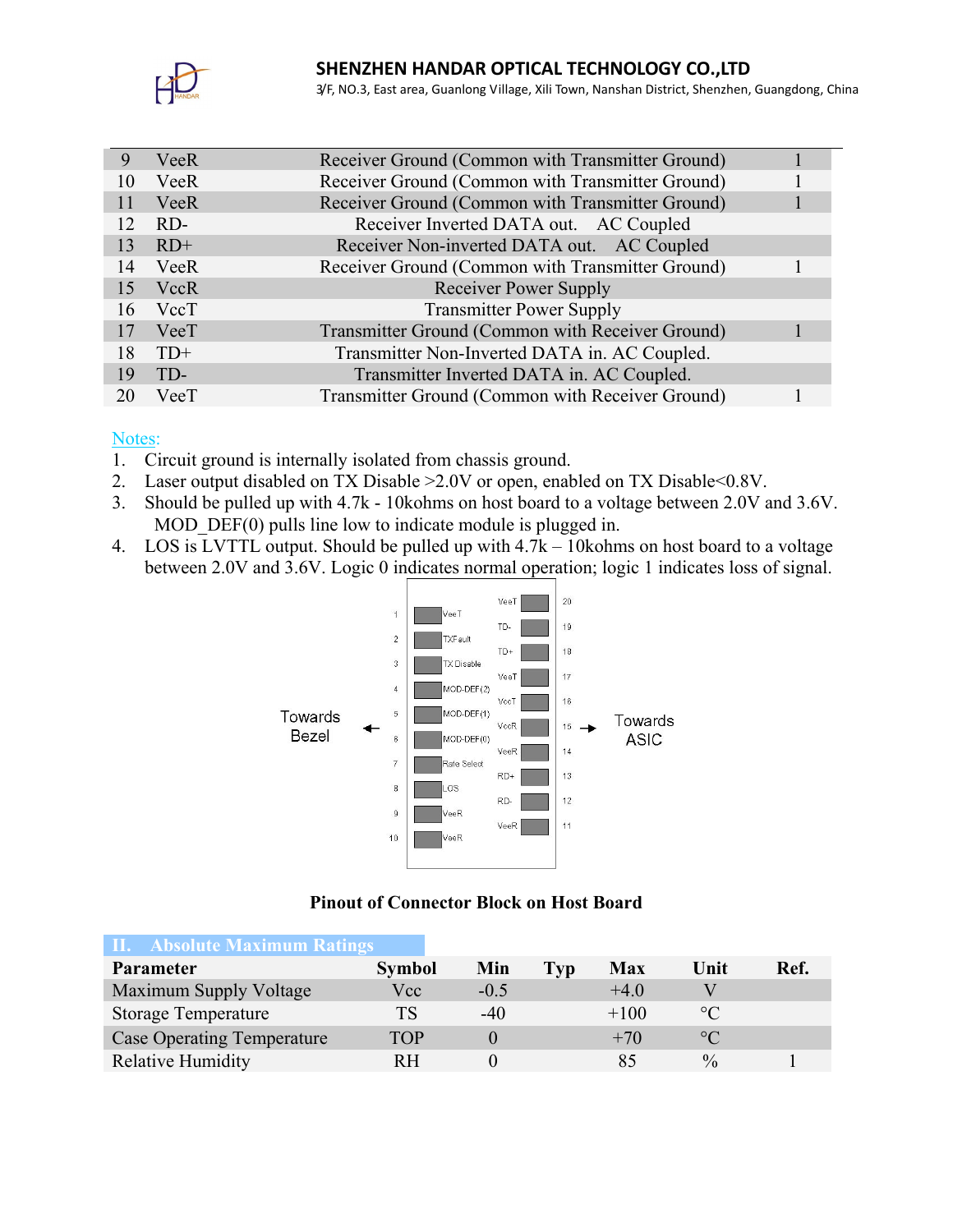

3/F, NO.3, East area, Guanlong Village, Xili Town, Nanshan District, Shenzhen, Guangdong, China

| III. Electrical Characteristics (TOP=25°C, Vcc=3.3Volts) |                      |             |            |            |              |                |
|----------------------------------------------------------|----------------------|-------------|------------|------------|--------------|----------------|
| Parameter                                                | <b>Symbol</b>        | Min         | <b>Typ</b> | <b>Max</b> | Unit         | Ref.           |
| <b>Supply Voltage</b>                                    | Vcc                  | 3.00        |            | 3.60       | V            |                |
| <b>Supply Current</b>                                    | Icc                  |             | 160        | 300        | mA           |                |
| <b>Transmitter</b>                                       |                      |             |            |            |              |                |
| Input differential impedance                             | Rin                  |             | 100        |            | Ω            | 2              |
| Single ended data input swing                            | Vin, pp              | 250         |            | 1200       | mV           |                |
| Transmit Disable Voltage                                 | VD                   | $Vec-1.3$   |            | Vcc        | V            |                |
| Transmit Enable Voltage                                  | <b>VEN</b>           | Vee         |            | Vee $+0.8$ | $\mathbf{V}$ |                |
| <b>Transmit Disable Assert Time</b>                      |                      |             |            | 10         | <b>us</b>    |                |
| <b>Receiver</b>                                          |                      |             |            |            |              |                |
| Single ended data output swing                           | Vout, pp             | 300         | 400        | 800        | mV           | 3              |
| Data output rise time                                    | tr                   |             |            | 300        | ps           | $\overline{4}$ |
| Data output fall time                                    | tf                   |             |            | 300        | ps           | $\overline{4}$ |
| <b>LOS</b> Fault                                         | <b>VLOS</b><br>fault | $Vec - 0.5$ |            | VccHOST    | V            | 5              |
| <b>LOS</b> Normal                                        | <b>VLOS</b><br>norm  | Vee         |            | $Vee+0.5$  | $\rm V$      | 5              |
| Deterministic Jitter Contribution                        | <b>RXADJ</b>         |             |            | 80         | ps           | 6              |
| <b>Total Jitter Contribution</b>                         | <b>RXATJ</b>         |             |            | 122.4      | ps           |                |

#### Notes:

- 1. Non condensing.
- 2. AC coupled.
- 3. Into 100 ohm differential termination.
- 4.  $20 80 \%$
- 5. LOS is LVTTL. Logic 0 indicates normal operation; logic 1 indicates no signal detected.
- 6. Measured with DJ-free data input signal. In actual application, output DJ will be the sum of input DJ and ΔDJ.

| IV. Optical Characteristics (TOP=25°C, Vcc=3.3 Volts) |                |                                 |                          |                      |            |                |
|-------------------------------------------------------|----------------|---------------------------------|--------------------------|----------------------|------------|----------------|
| <b>Parameter</b>                                      | Symbol Min Typ |                                 |                          | Ma<br>$\mathbf{x}$   | Uni        | Ref.           |
| <b>Transmitter</b>                                    |                |                                 |                          |                      |            |                |
| Output Opt. Power                                     | P <sub>O</sub> | $-15$                           |                          | $-8$                 | dB<br>m    |                |
| <b>Optical Wavelength</b>                             | $\lambda$      | 127<br>$\overline{\mathcal{L}}$ | 131<br>$\Omega$          | 135<br>$\theta$      | nm         |                |
| Spectral Width                                        | $\sigma$       |                                 | $\overline{\phantom{a}}$ | 3                    | nm         |                |
| <b>Optical Rise/Fall Time</b>                         | tr/tf          |                                 | 170                      | 260                  | $\n  DS\n$ | $\overline{2}$ |
| Deterministic Jitter Contribution                     | <b>TXADJ</b>   |                                 | $\overline{\phantom{0}}$ | 0.07                 | UI         | $\overline{3}$ |
| <b>Total Jitter Contribution</b>                      | <b>TXATJ</b>   |                                 |                          | 0.00<br>$\mathbf{r}$ | UI         |                |
| <b>Optical Extinction Ratio</b>                       | ER             | 9                               |                          |                      | dВ         |                |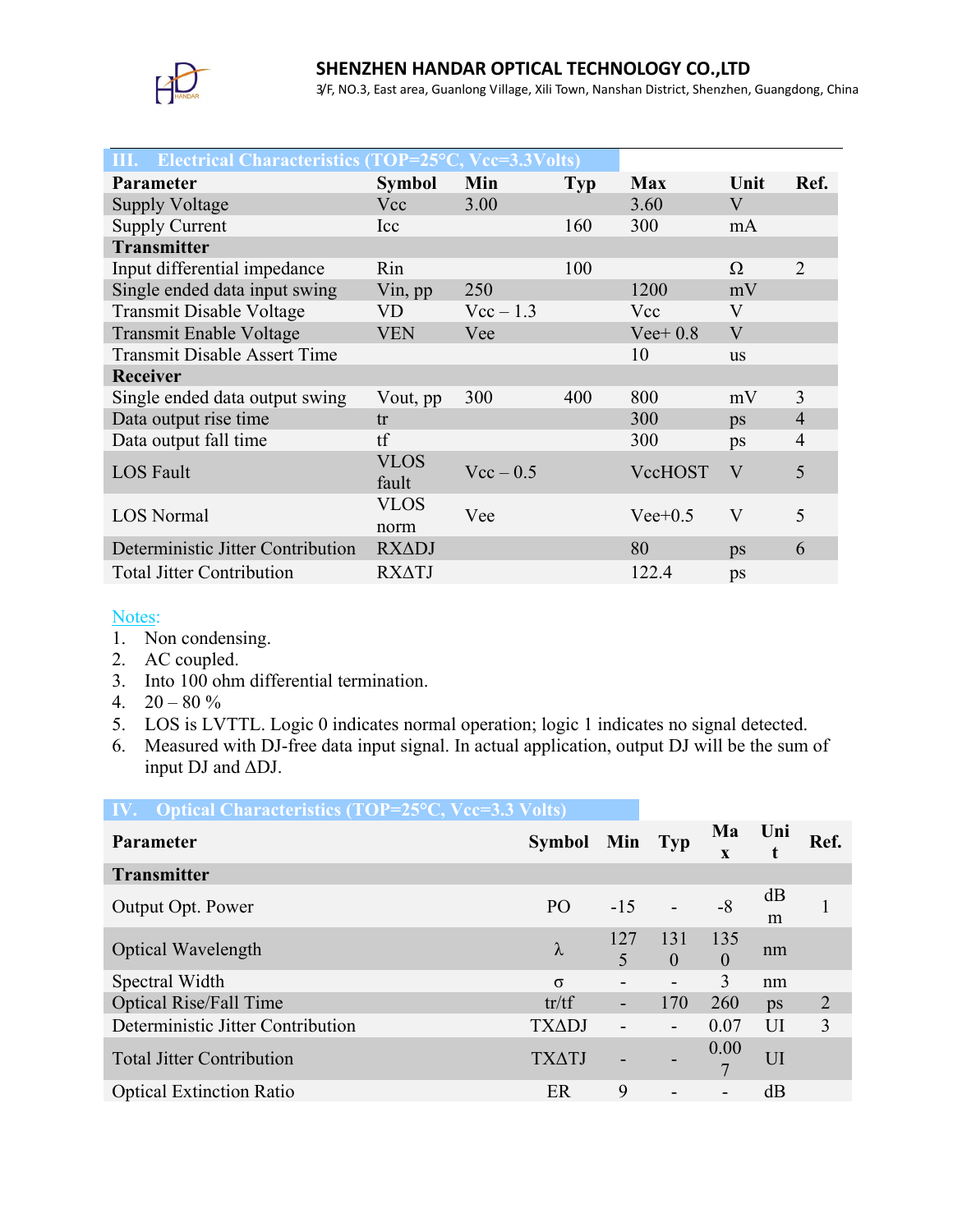

# **SHENZHEN HANDAR OPTICAL TECHNOLOGY CO.,LTD**

3/F, NO.3, East area, Guanlong Village, Xili Town, Nanshan District, Shenzhen, Guangdong, China

| Receiver                         |              |                 |                          |                       |         |   |
|----------------------------------|--------------|-----------------|--------------------------|-----------------------|---------|---|
| <b>Average Rx Sensitivity</b>    | <b>RSENS</b> |                 | $\overline{\phantom{a}}$ | $-24$                 | dB      | 4 |
| Maximum Received Power           | <b>RXMA</b>  | $\overline{0}$  |                          |                       | m<br>dB |   |
|                                  | Χ            |                 |                          |                       | m       |   |
| <b>Optical Center Wavelength</b> | $\lambda C$  | 127<br>$\theta$ |                          | 160<br>$\overline{0}$ | nm      |   |
| <b>LOS De-Assert</b>             | <b>LOSD</b>  |                 |                          | $-25$                 | dB      |   |
|                                  |              |                 |                          |                       | m       |   |
| <b>LOS Assert</b>                | <b>LOSA</b>  | $-36$           | $\blacksquare$           |                       | dB      |   |
|                                  |              |                 |                          |                       | m       |   |
| LOS Hysteresis                   |              | 0.5             |                          |                       | dВ      |   |

Notes:

- 1. Class 1 Laser Safety, Tested with 50/125µm MM fiber.
- 2. Unfiltered, 20-80%.
- 3. Measured with DJ-free data input signal .In actual application, output DJ will be the sum of input DJ and ΔDJ.
- 4. Measured with PRBS  $2^7$ -1 at  $10^{-12}$  BER.

| <b>V.</b> General Specifications                                       |               |                          |                          |            |                      |    |
|------------------------------------------------------------------------|---------------|--------------------------|--------------------------|------------|----------------------|----|
| <b>Parameter</b>                                                       | <b>Symbol</b> | Min                      | <b>Typ</b>               | <b>Max</b> | Unit<br>$\mathbf{s}$ | Re |
| Data Rate                                                              | <b>BR</b>     | -                        |                          | 1250       | Mb/s<br>ec           |    |
| <b>Bit Error Rate</b>                                                  | <b>BER</b>    | $\overline{\phantom{a}}$ | $\overline{\phantom{a}}$ | $10^{-12}$ |                      |    |
| Max. Supported Link Length on<br>50/125 $\mu$ m MMF @ Gigabit Ethernet | <b>LMAX</b>   | $\overline{\phantom{a}}$ |                          |            | km                   |    |

# Notes:

- 1. Gigabit Ethernet and 1x Fibre Channel compliant.
- 2. Tested with a PRBS  $2^7$ -1 data pattern.
- 3. Dispersion limited per FC-PI-2 Rev. 10.
- 4. Attenuation of 0.55 dB/km is used for the link length calculations. Please refer to the Optical Specifications in

Table IV to calculate a more accurate link budget based on specific conditions in your application.

#### **VI. Environmental Specifications**

HD 1310nm Commercial Temperature SFP transceivers have an operating temperature range from  $0^{\circ}$ C to +70 $^{\circ}$ C case temperature.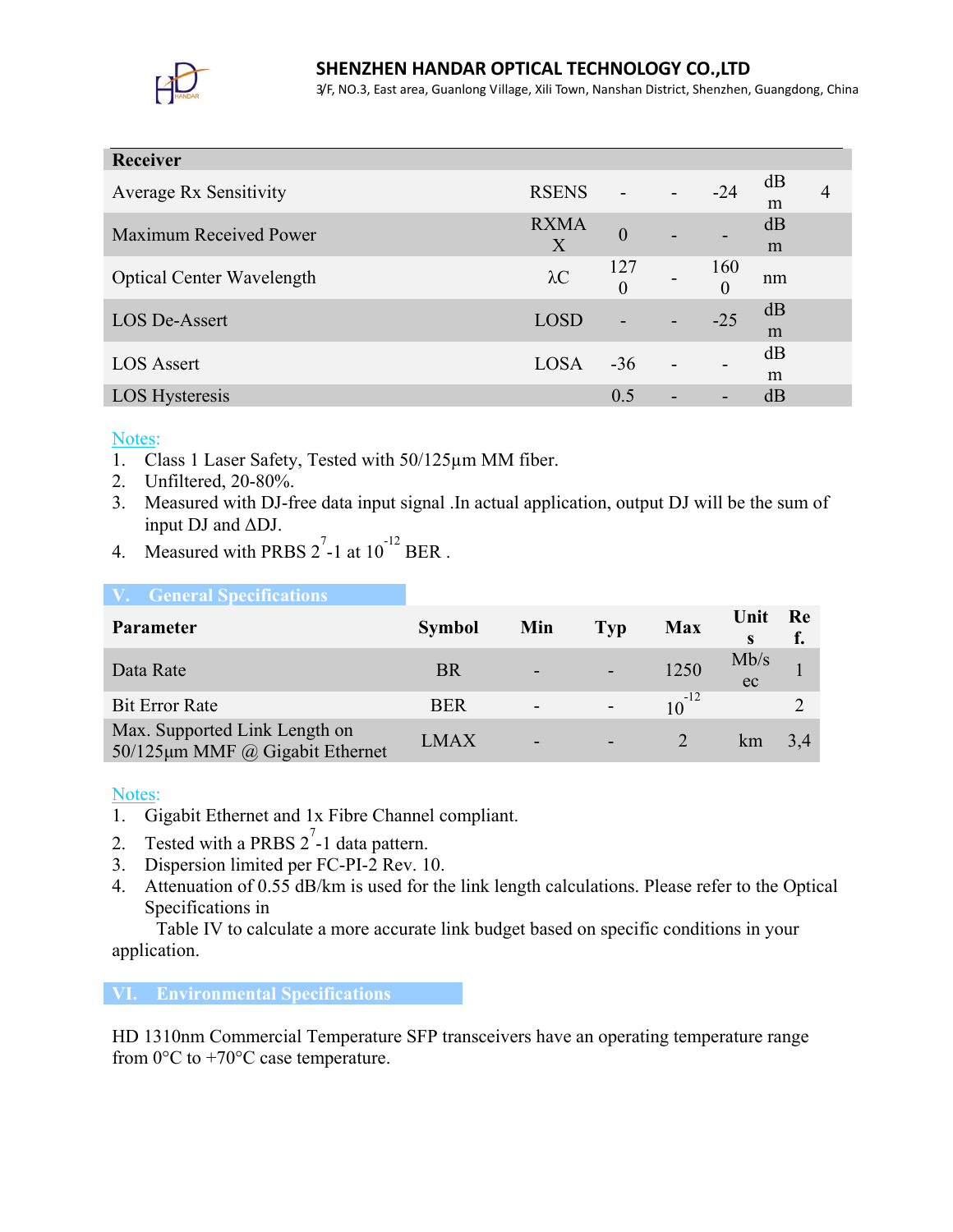

.

3/F, NO.3, East area, Guanlong Village, Xili Town, Nanshan District, Shenzhen, Guangdong, China

| Parameter                         | <b>Symbol</b> | Min    | Typ | <b>Max</b> | Units       | Ref. |
|-----------------------------------|---------------|--------|-----|------------|-------------|------|
| <b>Case Operating Temperature</b> | Top           |        |     |            |             |      |
| Storage Temperature               | Tsto          | $-4()$ |     | $+100$     | $^{\circ}C$ |      |

### **VII. Mechanical Specifications**

HD's Small Form Factor Pluggable (SFP) transceivers are compatible with the dimensions defined by the SFP Multi-Sourcing Agreement (MSA).





SFP-1G-10KM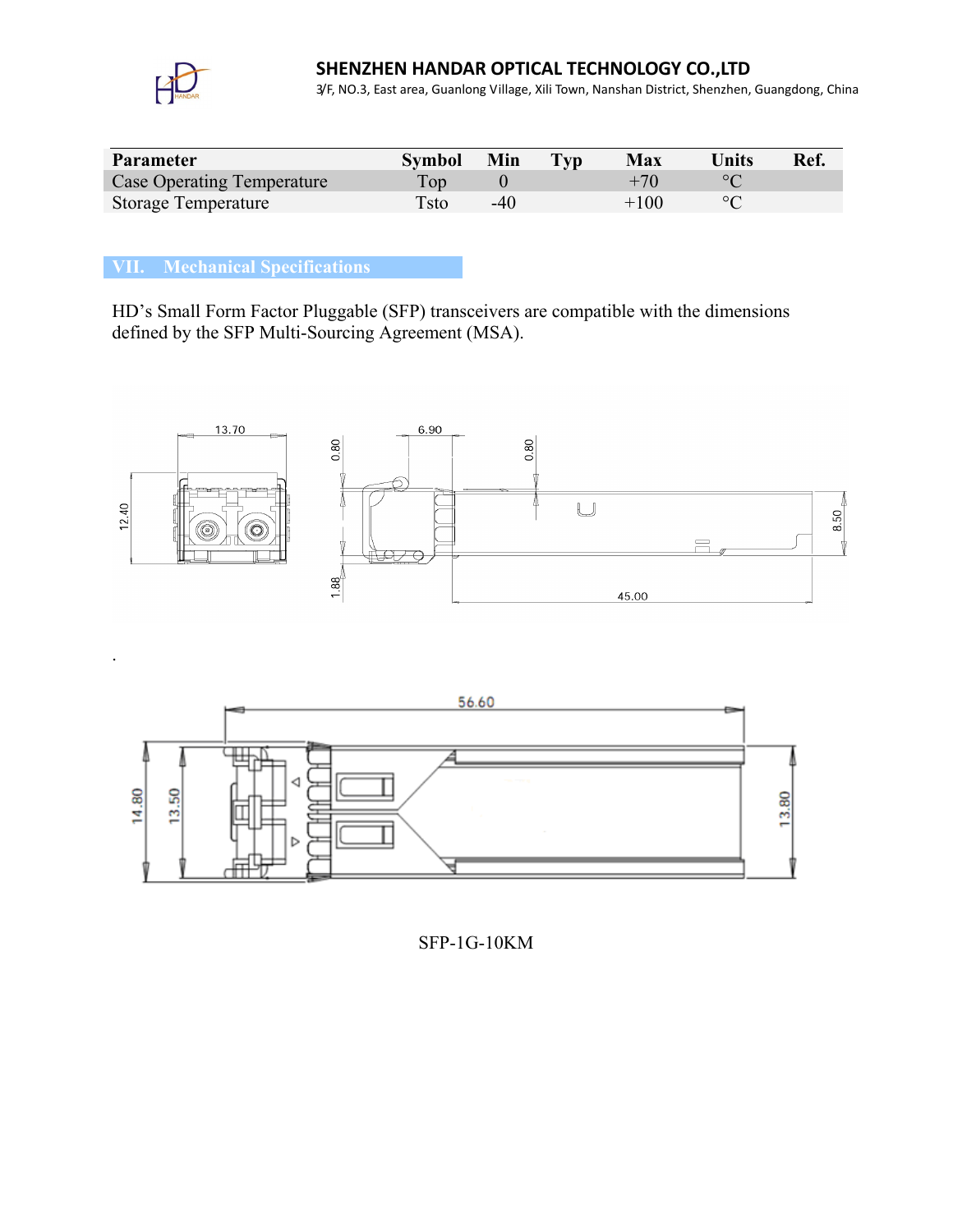

# **SHENZHEN HANDAR OPTICAL TECHNOLOGY CO.,LTD**

3/F, NO.3, East area, Guanlong Village, Xili Town, Nanshan District, Shenzhen, Guangdong, China

# **IX. PCB Layout and Bezel Recommendations**

 $\hat{\triangle}$ Through Holes are Unplated Plads and Vias are Chassis Ground, 11 Places Datum and Basic Dimension Established by Customer